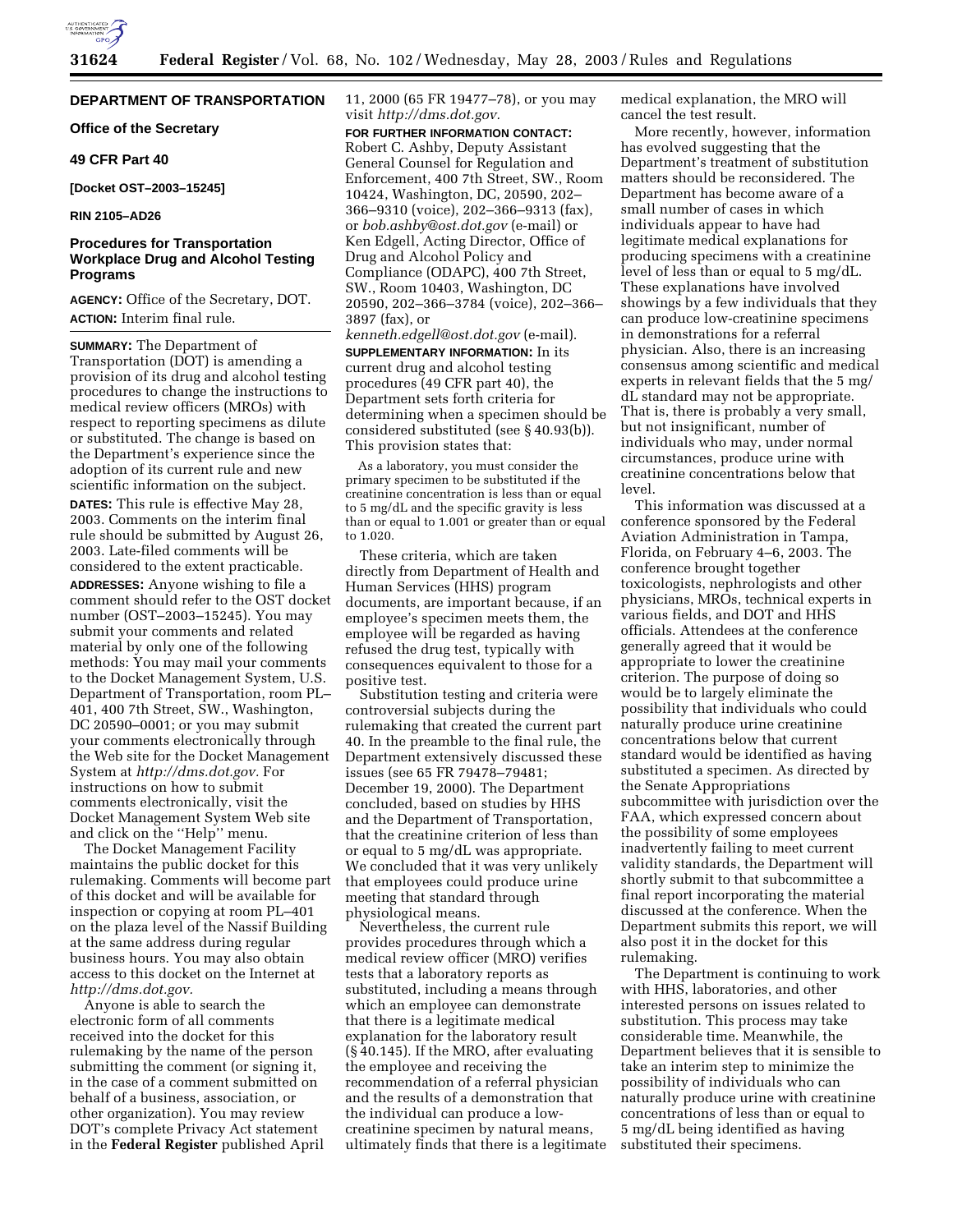Consequently, in this interim final rule, we are taking the following steps.

1. We are directing laboratories to report to MROs, on Copy 1 of the Custody and Control Form (CCF) (also in the optional laboratory report), the creatinine and specific gravity quantifications for all DOT specimens that meet the regulatory substitution criteria. In these situations, laboratories will be required to include a notation on Copy 1 saying, for example, ''Creatinine, 4.5 mg/dL; Specific Gravity, 1.001.'' Note, however, that we are not changing existing substitution criteria (see § 40.93).

2. In making this report, laboratories would report quantitative values for creatinine only when the creatinine concentration in a specimen was above a laboratory's minimum detection limit. Anything below this limit would be reported as ''creatinine not detected.'' If MROs inquire what a particular laboratory's limit of detection is for a particular specimen, the laboratory should provide this information. It is our understanding that all HHS-certified laboratories have a limit of detection for creatinine of 1 mg/dL or less

3. When an MRO gets a report from the laboratory that the creatinine level in a specimen is less than 2 mg/dL or is ''creatinine not detected,'' the MRO will report the specimen to the employer as ''substituted.'' When the MRO gets a report from the laboratory that the creatinine level in a specimen is greater than or equal to 2 mg/dL but less than or equal to 5 mg/dL, the MRO will report the specimen to the employer as ''dilute,'' just as if the creatinine concentration were greater than or equal to 5 but less than 20 mg/ dL (and also negative or positive, as provided in § 40.155).

4. When the MRO gets a report from the laboratory that the creatinine level in a specimen is 2 mg/dL or above but less than or equal to 5 mg/dL, the MRO—in addition to reporting the specimen to the employer as dilute must take an additional step. This step is to direct the employer to require the employee to undergo an immediate recollection under direct observation. The employer must then ensure that this recollection takes place.

The rationale for changing the reporting procedure for specimens in the 2–5 mg/dL creatinine concentration range is to provide the maximum margin of safety to ensure that people who may naturally produce low creatinine levels—most cases that have been brought to the Department's attention have been in the 4.1–4.9 mg/ dL range—will not be reported to employers as having substituted their

specimens. The Department is aware that this procedural change may for a time slightly increase the risk of individuals attempting to substitute their specimens to evade detection of drug use. We believe that this risk is outweighed by the benefit of avoiding unfairly identifying persons as having substituted specimens. Because specimens in the specified range may create greater concern than less dilute specimens that a substitution may have been attempted, we believe that heightened scrutiny of these specimens is warranted. We believe that the requirement for recollection under direct observation is justified as a safeguard against tampering with specimens.

[Here, and in other places in the rule, where we express a quantitative value as a whole number (*e.g.*, 2 or 5), we mean exactly that number (*e.g.*, 2.0 or 5.0).]

This series of steps will not cause laboratories to change existing criteria or procedures, limiting burdens on them to the ministerial step of adding a brief notation of existing data on an existing form. Based on laboratories' experience, laboratories are likely to have to follow these procedures in only about 2000 out of the several million DOT specimens tested each year.

The Department wishes to provide guidance to program participants concerning some questions we anticipate may arise in the implementation of these amendments to part 40 and related provisions. First, there may be some substituted specimens in process on the date this amendment becomes effective. If a laboratory has tested a specimen, found that it meets the substitution criteria of § 40.93, but has not yet reported the substituted result to the MRO on the effective date of this amendment, the laboratory should report it as substituted with the quantitative creatinine and specific gravity values, as this amendment provides.

If an MRO has received a substituted result before the effective date of the amendment and has not yet reported the result to the employer on the effective date of the amendment, the MRO should request the quantitations from the laboratory before reporting the result to the employer. The MRO would then report the result to the employer as substituted or dilute, as this amendment provides.

If the employer received a substituted result from the MRO before the effective date of this amendment, the employer would continue to treat the result as substituted, as provided in part 40 prior to these amendments. The employer in

this case is not required to go back to the MRO or laboratory and obtain the quantitations for creatinine and specific gravity.

There could be situations in which a laboratory finds enough drug or metabolite in a specimen to report it as positive and at the same time determines that the specimen is substituted or, more likely, adulterated. Suppose, in such a situation, testing of the split does not confirm the substitution or adulteration finding. Program participants would still treat the test as a positive test for the drug.

Also, in order to reconfirm a substitution finding, it is not necessary for the laboratory testing the split to come to precisely the same quantitative result as the primary laboratory. Suppose the primary laboratory's quantitation for creatinine is 1.2 mg/dL. The second laboratory's quantitation is 1.8 mg/dL. Both results are less than 2 mg/dL. In this situation, we regard the initial result as having been reconfirmed. On the other hand, suppose the quantitation of creatinine by the first laboratory for the primary specimen is 1.9 mg/dL, and the quantitation of creatinine by the second laboratory for the split specimen is 2.3 mg/dL. In this case, the MRO would report the result of the split specimen as ''dilute'' (see numbered paragraph 3 above) with instructions to the employer to conduct an immediate recollection under direct observation.

We emphasize that, in the case where creatinine is reported as ''creatinine not detected'' (see amended § 40.97(e)(2)), the proper action for the MRO is to report the specimen to the employer as substituted. While the procedures of § 40.145 apply to such a case, § 40.151(i) tells MROs not to accept as a legitimate medical explanation for a substituted specimen an assertion that an employee can produce urine with no detectable creatinine.

### **Regulatory Analyses and Notices**

This rule is not a significant rule under Executive Order 12866 or the Department of Transportation's Regulatory Policies and Procedures. Costs to laboratories and MROs will be minimal, since the rule merely makes a minor change in the way existing results are reported in a very small percentage of cases. There will be no significant burdens or economic effects on any of the participants in the drug testing process. Consequently, the Department certifies, under the Regulatory Flexibility Act, that this rule will not have a significant economic impact on a substantial number of small entities.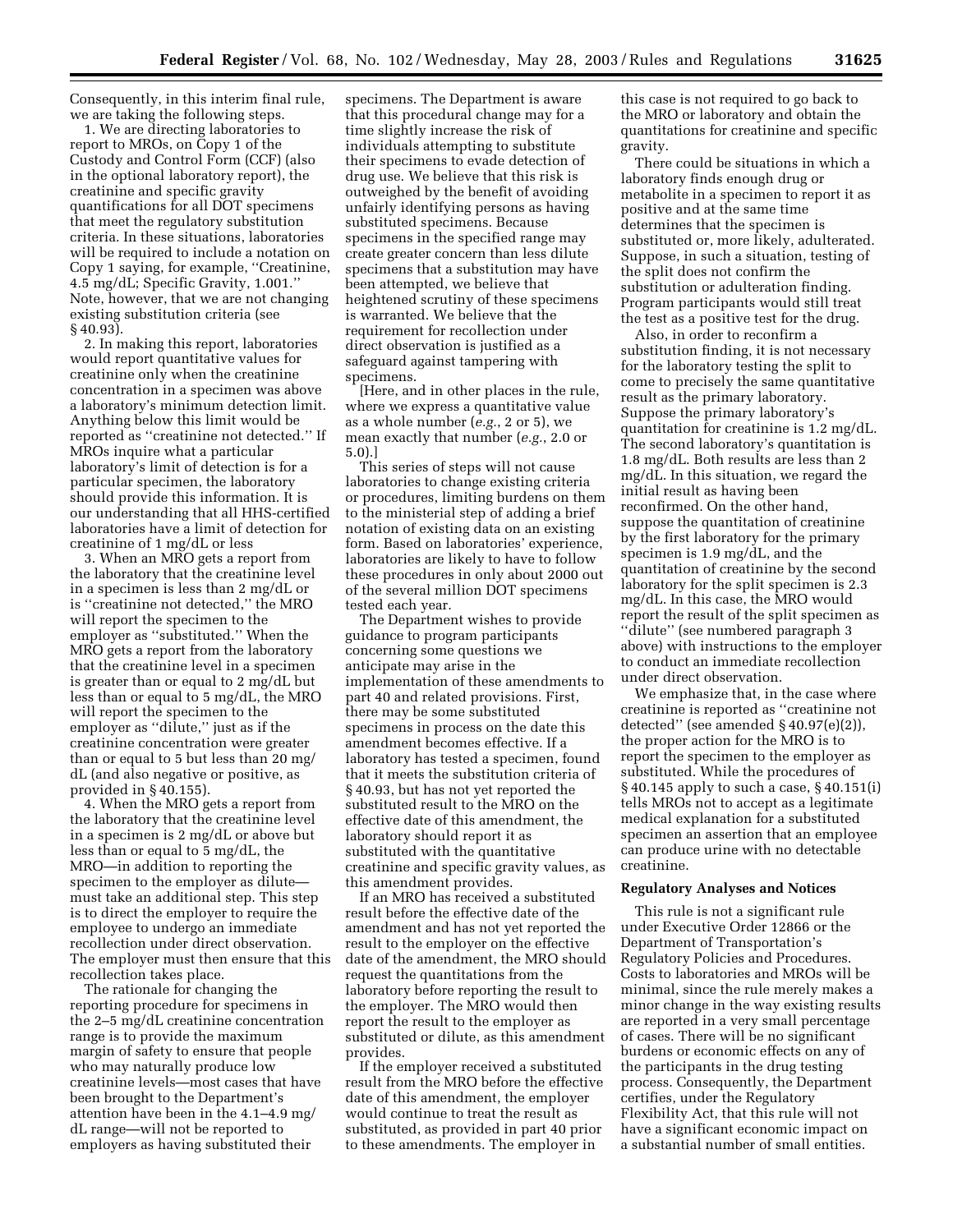Under the criteria of section 553 of the Administrative Procedure Act, the Department has determined that prior notice and public comment on this rule are impractical, unnecessary, or contrary to the public interest. This is because, given the information now available to the Department, we have concluded that it is necessary to make an interim change immediately to avoid the possibility that individuals will be incorrectly reported as having substituted a specimen. For the same reason, the Department finds good cause to make this rule effective immediately.

## **List of Subjects in 49 CFR Part 40**

Administrative practice and procedures, Alcohol abuse, Alcohol testing, Drug abuse, Drug testing, Laboratories, Reporting and recordkeeping requirements, Safety, Transportation.

Issued this 16th day of May, 2003, at Washington, DC.

#### **Norman Y. Mineta,**

*Secretary of Transportation.*

■ For the reasons set forth in the preamble, the Department of Transportation amends 49 CFR Part 40 as follows:

## **PART 40—[AMENDED]**

■ 1. The authority citation for Part 40 continues to read as follows:

**Authority:** 49 U.S.C. 102, 301, 322, 5331, 20140, 31306, and 45101 *et seq.*

■ 2. Amend § 40.67 by revising paragraph (a) to read as follows:

### **§ 40.67 When and how is a directly observed collection conducted?**

(a) As an employer, you must direct an immediate collection under direct observation with no advance notice to the employee, if:

(1) The laboratory reported to the MRO that a specimen is invalid, and the MRO reported to you that there was not an adequate medical explanation for the result;

(2) The MRO reported to you that the original positive, adulterated, or substituted result had to be cancelled because the test of the split specimen could not be performed; or

(3) The laboratory reported to the MRO that the specimen was substituted with a creatinine concentration greater than or equal to 2 mg/dL and less than or equal to 5 mg/dL and the MRO reported the specimen to you as negative and dilute (see §§ 40.145(a)(1) and 40.197).

\* \* \* \* \*

■ 3. Amend § 40.97 by revising paragraph (a) (7) and paragraph (e) to read as follows:

**§ 40.97 What do laboratories report and how do they report it?**

\* \* \* \* \* (a) \* \* \*

(7) Substituted, with quantitative values for creatinine and specific gravity, and remarks; or \* \* \* \* \*

(e)(1) You must provide quantitative values for confirmed positive drug and adulterated test results to the MRO when the MRO requests you to do so in writing. The MRO's request may be either a general request covering all such results you send to the MRO or a specific case-by-case request.

(2) You must also provide to the MRO quantitative values for creatinine and specific gravity for all substituted test results when the result is above your detection limit. If the result is not above your detection limit, you must report ''creatinine not detected'' to the MRO. You must make these reports for in all cases of substituted tests, without a request from the MRO.

\* \* \* \* \*  $\blacksquare$  4. Amend § 40.131(a) by adding, in the first sentence, after the word ''substituted'' and before the comma, the words ''with a creatinine concentration of less than 2 mg/dL.''

■ 5. Amend § 40.145 by revising paragraphs (a) and (e)(2) to read as follows:

### **§ 40.145 On what basis does the MRO verify test results involving adulteration or substitution?**

(a) As an MRO, when you receive a laboratory report that a specimen is adulterated or substituted, you must treat that report in the same way you treat the laboratory's report of a confirmed positive test for a drug or drug metabolite, unless the creatinine concentration for a substituted specimen was reported by the laboratory to be equal to or more than 2 mg/dL.

(1) If the laboratory has reported the creatinine concentration for a substituted specimen as equal to or more than 2 mg/dL, you must report the specimen to the DER as being dilute, as provided in § 40.155 of this part. Notwithstanding any other provision of this part, you must also instruct the DER that a second collection under direct observation must take place immediately.

(2) If the laboratory has reported the creatinine concentration for a substituted specimen as less than 2 mg/ dL or ''creatinine not detected,'' you must follow the procedures set forth in paragraphs (b) through (h) of this section.

\* \* \* \* \* (e) \* \* \*

(2) To meet this burden in the case of a substituted specimen, the employee must demonstrate that he or she did produce or could have produced urine, through physiological means, meeting criteria for creatinine of less than 2 mg/ dL and for specific gravity of less than or equal to 1.001 or greater than or equal to 1.020.

\* \* \* \* \*

 $\blacksquare$  6. Amend § 40.155 (a) by adding, after the words ''reports that a specimen is dilute,'' the words ''or reports that a specimen is substituted with a creatinine quantitation of greater than or equal to 2 mg/dL.''

 $\blacksquare$  7. Amend § 40.187(a) by adding a new paragraph (a)(3), to read as follows:

## **§ 40.187 What does the MRO do with split specimen laboratory results?**

 $(a) * * * *$ 

(3) In the case of a reconfirmed substituted result, in which the creatinine concentration for the primary specimen was less than 2 mg/dL and the creatinine concentration of the split specimen is between 2 and 5 mg/DL, inclusive, report the result to the employer as ''dilute'' and instruct the employer to conduct an immediate recollection under direct observation.

\* \* \* \* \*  $\blacksquare$  8. Revise § 40.191 (a)(6) to read as fol-

# **§ 40.191 What is a refusal to take a DOT**

# **drug test, and what are the consequences?**

 $(a) * * * *$ 

lows:

(6) Fail or decline to take an additional drug test the employer or collector has directed you to take (see, for instance, § 40.197(b));

\* \* \* \* \*

■ 9. Revise § 40.197 to read as follows:

## **§ 40.197 What happens when an employer receives a report of a dilute specimen?**

(a) As the employer, if the MRO informs you that a positive drug test was dilute, you simply treat the test as a verified positive test. You must not direct the employee to take another test based on the fact that the specimen was dilute.

(b) As an employer, if the MRO informs you that a negative test was dilute, take the following action:

(1) If the MRO directs you to conduct a recollection under direct observation (*i.e.*, because the creatinine concentration of the specimen was equal to or greater than 2mg/dL, but less than or equal to 5 mg/dL (*see*